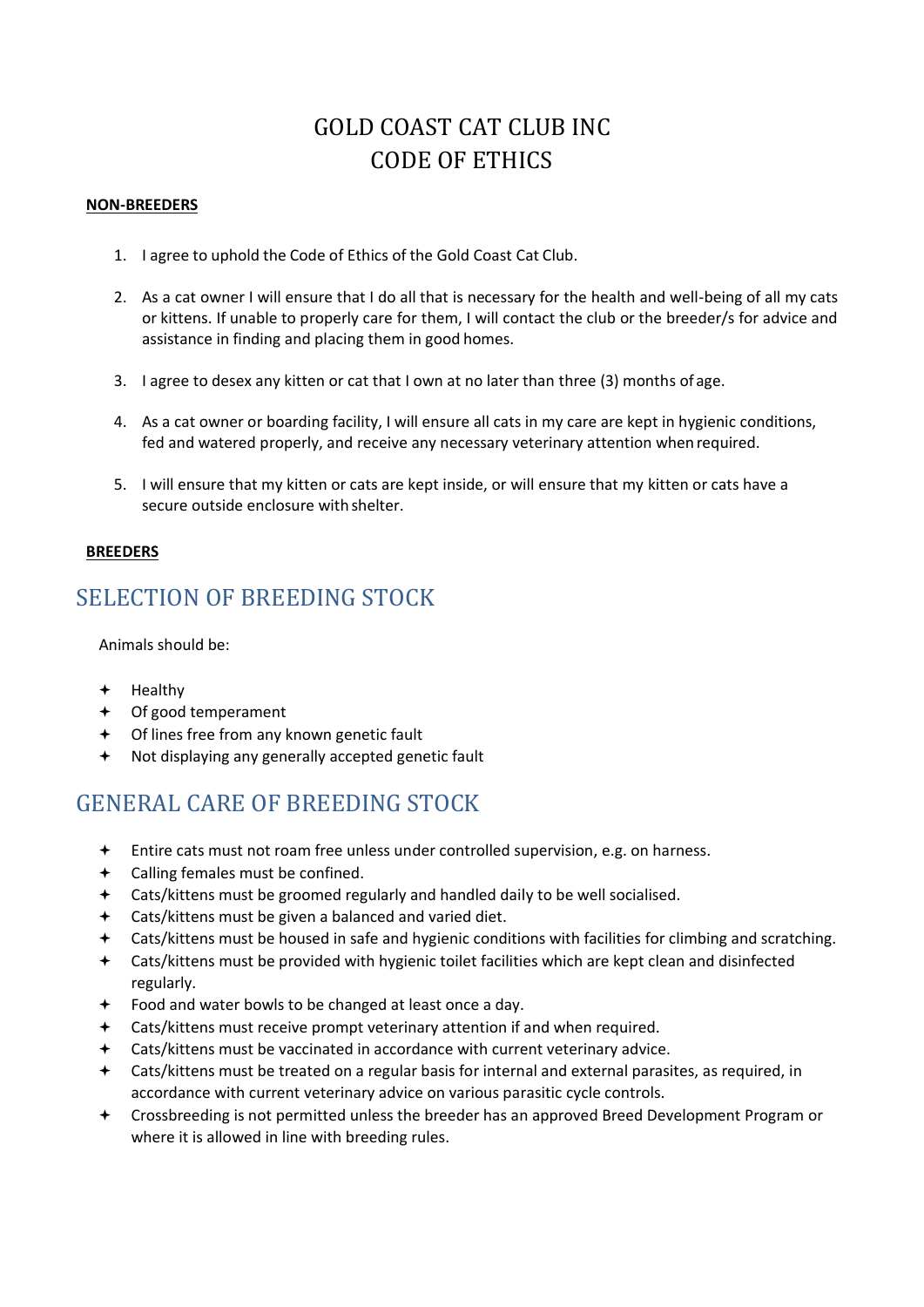# MINIMUM DIETARY REQUIREMENTS

- Cats should be fed a varied and balanced diet except when veterinary advice is otherwise. The following foods are suitable but are guidelines only –
- Raw red meat (no preservatives).
- $\div$  Kidney, heart, raw liver NOT MORE THAN ONCE WEEKLY.
- Cooked and boned fish, chicken, rabbit.
- Cheese, cottage cheese, egg yolk.
- Wet and dry commercially prepared food.
- FRESH WATER MUST ALWAYS BE AVAILABLE.
- ADULT CATS SHOULD BE OFFERED FOOD TWICE A DAY Kittens more regularly.

## MINIMUM HOUSING REQUIREMENTS

- Outdoor units must be as roomy as possible and protect cats from rain, wind, extreme heat and cold and must be partially enclosed to provide a sheltered sleeping area.
- Units must be designed and maintained to avoid injury and/or escape. The structure must be non-porous or coated with non-toxic materials to facilitate easy cleaning.
- Units must be kept clean.
- Appropriate cleaning and disinfecting agents should be used only in recommended concentrations and the area should be allowed to dry before the animal is allowed to return as some solutions can be absorbed through the skin/paw pads. NOTE: PHENOLS (e.g. Dettol) must never be used. Many essential oils are also toxic to cats.
- Minimum unit size for a single cat confined at night time only, or for no longer than eight (8) hours approximately 1.2m x 0.4m x 0.6m high
- Minimum permanent unit size for a single adult cat approximately 1.5m x 1.5m x 1.8m high
- Minimum permanent unit size for 2 adult cats approximately 2.4m x 1.8m x 1.8m high
- Minimum permanent unit size for 3 or 4 adult cats approximately 3.5m x 3.5m x 1.8m high. No more than four (4) cats to be house on a permanent basis in a unit this size, as cats are territorial and overcrowding causes undue stress.
- Breeders must conform to the minimum requirements of their local council where licence/permit systems are in place for breeders.
- Animals housed in units within homes, garages etc, must have access to sunshine, and such areas must be well ventilated at all times.

Where cats are permanently confined to units, provide adequate scratching posts and high-level shelving for exercise. (See also section for Stud quarters).

# STUD QUARTERS AND CARE

- $\triangleq$  Quarters must be as roomy as possible with the minimum size being approximately 2.1m x 2.1m x 1.8m high with an area set aside within the enclosure for the introduction of visiting queens.
- Quarters shall be kept clean in order to keep the odour to a minimum
- Climbing and scratching facilities must be provided, plus a high shelf for the stud to retreat to after mating.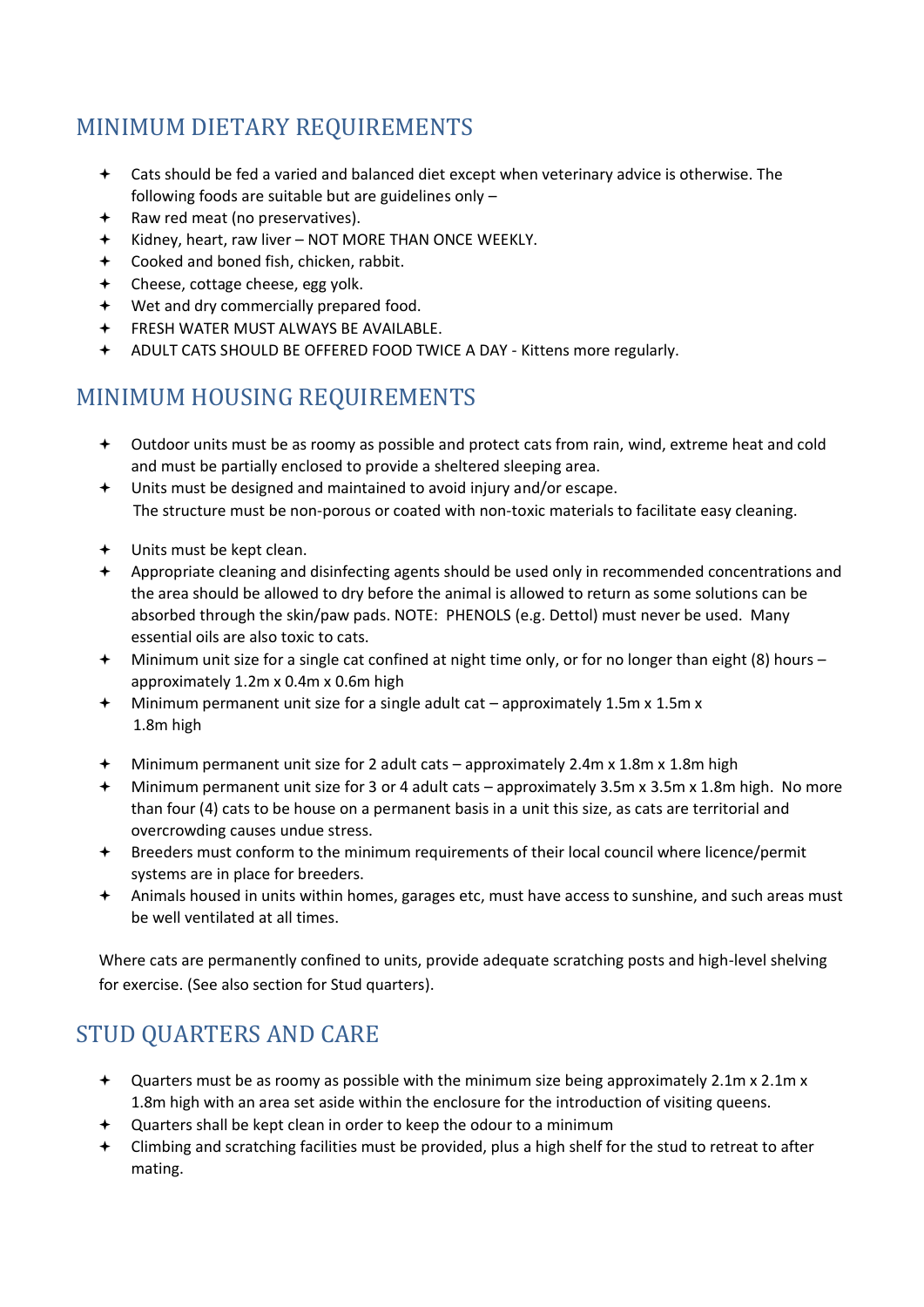- Studs require plenty of companionship both human and feline. On a daily basis, adequate time should be spent grooming and handling the stud. A feline companion such as a desexed cat may be beneficial.
- Each stud must have individual quarters.
- Current vaccination certificate must be sighted before accepting a visiting queen.
- Visiting queens should be examined for cleanliness and state of health prior to introducing to stud.
- Matings shall only be accepted for cats owned by registered breeders.
- Queens should be permitted to remain with the stud for a reasonable time after mating, and not be removed from the stud quarters before a minimum of three (3) matings have been witnessed.

# CARE OF THE PREGNANT QUEEN, AND KITTENING

- Queens shall not be overbred. Maximum of two (2) litters per every 12 months is recommended.
- Breeders shall keep records of all matings, including mating dates, birth dates, number and sexes of kittens born.

All breeders are to familiarise themselves with the kittening process prior to breeding a litter.

- Increase food amounts to the queen as pregnancy progresses and/or as the queen requires.
- Ensure the queen is given a completely balanced diet an adequate calcium supply during pregnancy and lactation.
- Provide a clean, adequately sized box and bedding at least one (1) week prior to expected kittening.
- Assist the kittening process where necessary.
- Queens must not be left more than two (2) hours in unproductive labour before seeking veterinary advice.
- Once all kittens are born, replace bedding and/or box, and change bedding at least every two (2) days.
- Queen and kittens to be kept in a draught free, but well-ventilated area.
- Check the queen daily for undue bleeding and signs of mastitis.
- Check kittens daily for weight gain.
- Seek veterinary advice on sickly or deformed kittens.
- Eyes should be checked daily in small kittens and if eye infections occur, veterinary treatment should be sought.

## KITTEN CARE & WEANING

- Kittens shall not be taken away from their mother until such time as they are fully weaned.
- Between 4 and 6 weeks, kittens should be introduced to suitable foods, e.g. specially prepared, commercial kitten food.
- Between 6 and 12 weeks, kittens may be introduced to other foods, e.g. finely chopped or minced meat, chicken, rabbit, grated cheese, cottage cheese, egg yolk, tinned food.
- WATER MUST ALWAYS BE AVAILABLE.
- Provide litter trays suitable for kittens (shallow) as soon as kittens are mobile.
- Kittens should be fed a minimum of three (3) times daily until 3-4 months of age, when they may be fed twice daily.
- Kittens' quarters shall be safe to avoid injury from falling.
- Kittens shall be vaccinated in accordance with the current veterinary advice.
- Kittens must be treated on a regular basis for internal and external parasites, as required, in accordance with current veterinary advice on various parasitic cycle controls.